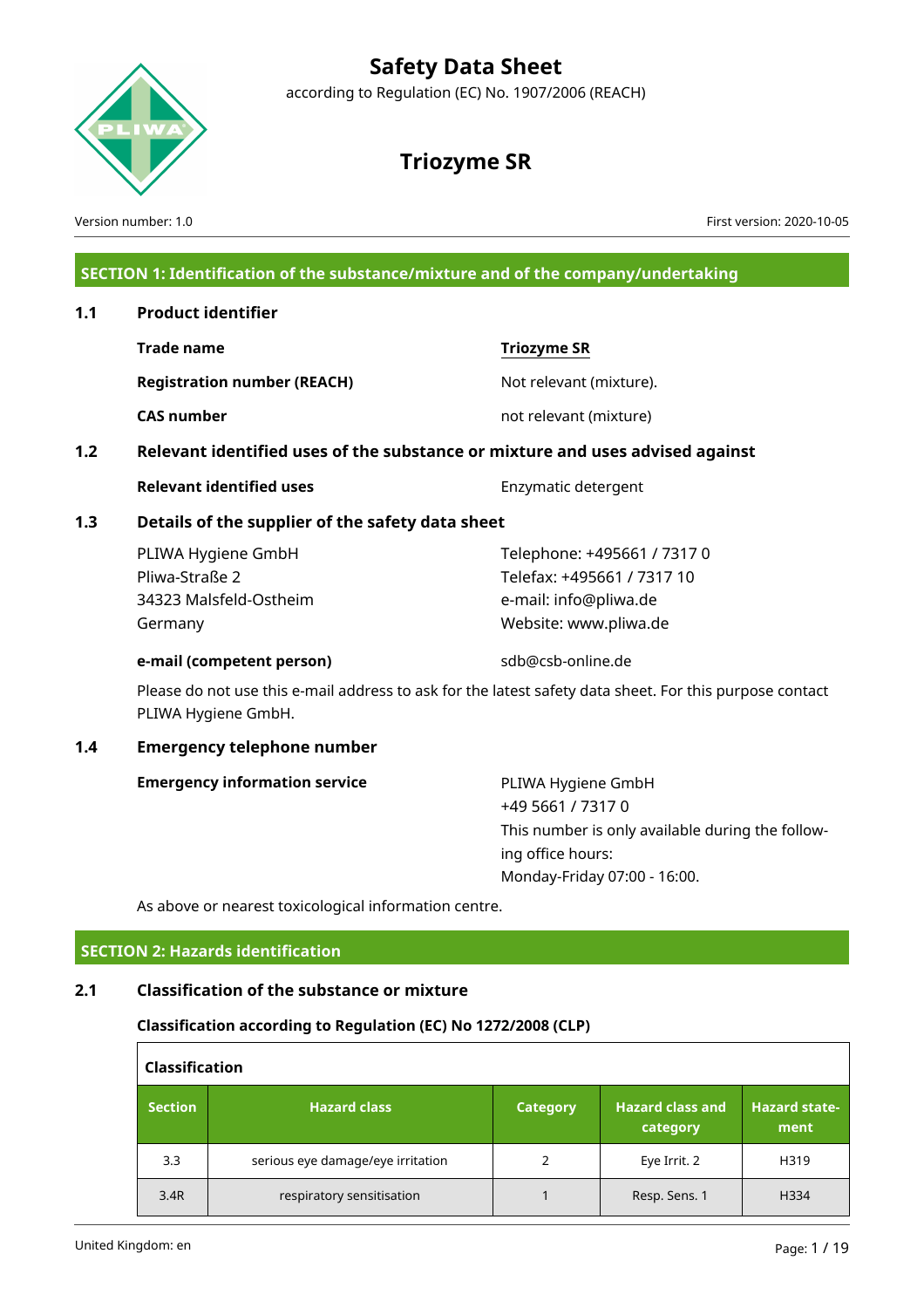| <b>Classification</b> |                                                         |                 |                                     |                              |  |  |  |  |
|-----------------------|---------------------------------------------------------|-----------------|-------------------------------------|------------------------------|--|--|--|--|
| <b>Section</b>        | <b>Hazard class</b>                                     | <b>Category</b> | <b>Hazard class and</b><br>category | <b>Hazard state-</b><br>ment |  |  |  |  |
| 3.9                   | specific target organ toxicity - repeated expos-<br>ure | 2               | STOT RE 2                           | H373                         |  |  |  |  |

For full text of abbreviations: see SECTION 16

## **The most important adverse physicochemical, human health and environmental effects**

Delayed or immediate effects can be expected after short or long-term exposure.

## **2.2 Label elements**

## **Labelling according to Regulation (EC) No 1272/2008 (CLP)**

| <b>Signal word</b> | danger |
|--------------------|--------|
|                    |        |

## **Pictograms**

**GHS08**



## **Hazard statements**

| H319 | Causes serious eye irritation.                                             |
|------|----------------------------------------------------------------------------|
| H334 | May cause allergy or asthma symptoms or breathing difficulties if inhaled. |
| H373 | May cause damage to organs (kidney) through prolonged or repeated exposure |
|      | (if swallowed).                                                            |

## **Precautionary statements**

| P261           | Avoid breathing mist/vapours/spray.                                               |
|----------------|-----------------------------------------------------------------------------------|
| P280           | Wear eye protection/face protection.                                              |
| P304+P340      | IF INHALED: Remove person to fresh air and keep comfortable for breathing.        |
| P305+P351+P338 | IF IN EYES: Rinse cautiously with water for several minutes. Remove contact       |
|                | lenses, if present and easy to do. Continue rinsing.                              |
| P314           | Get medical advice/attention if you feel unwell.                                  |
| P337+P313      | If eye irritation persists: Get medical advice/attention.                         |
| P342+P311      | If experiencing respiratory symptoms: Call a POISON CENTER/doctor.                |
| P501           | Dispose of contents/container in accordance with local/regional/national/interna- |
|                | tional regulations.                                                               |
|                |                                                                                   |

#### **Hazardous ingredients for labelling** subtilisin

ethylene glycol

## **2.3 Other hazards**

There is no additional information.

## **Results of PBT and vPvB assessment**

This mixture does not contain any substances that are assessed to be a PBT or a vPvB.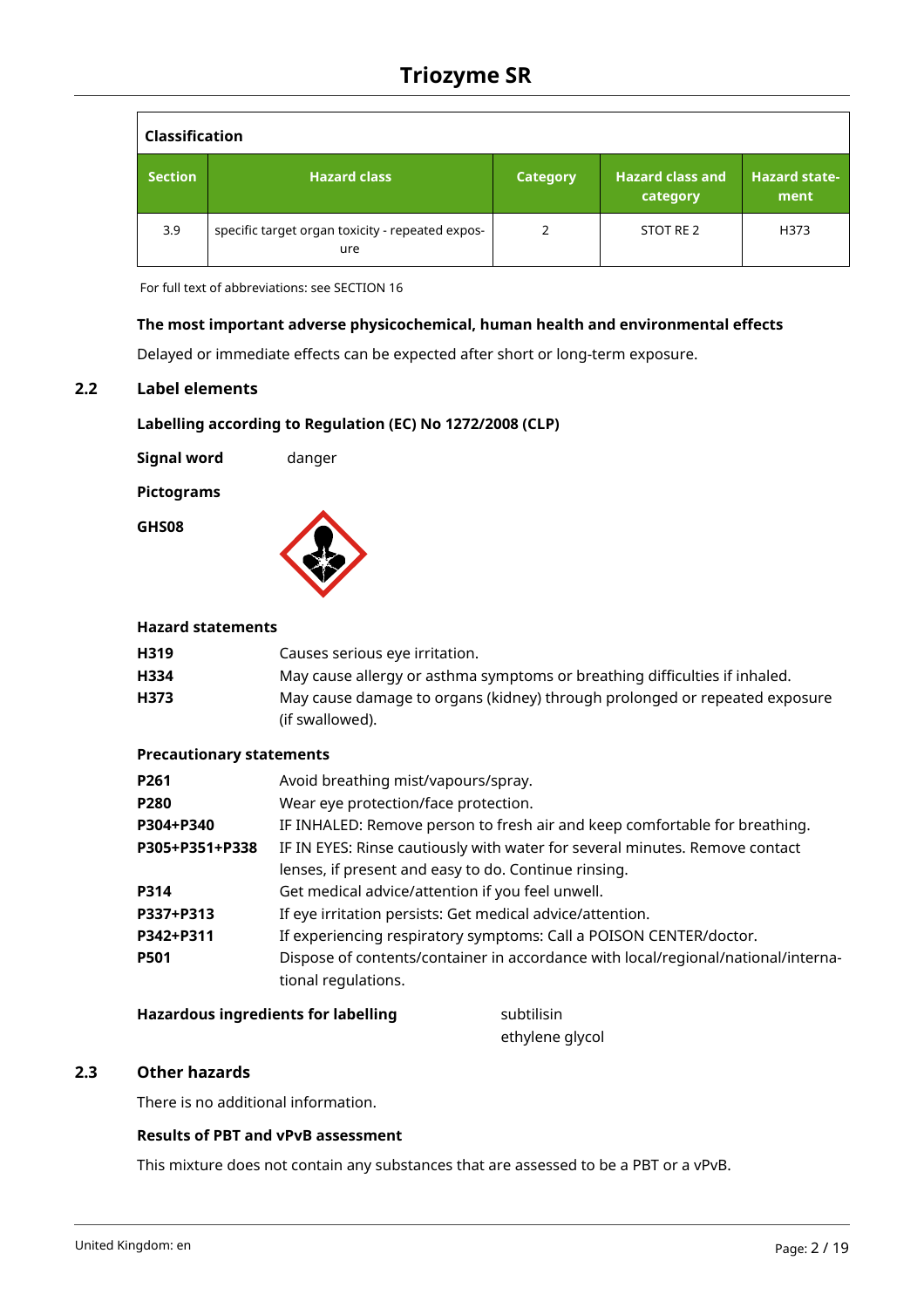## **SECTION 3: Composition/information on ingredients**

## **3.1 Substances**

Not relevant (mixture).

## **3.2 Mixtures**

 $\Gamma$ 

## **Description of the mixture**

Enzyme.

Aqueous preparation.

| <b>Hazardous ingredients</b> |                                                                       |           |                                                                                                                                                                    |                   |                        |  |  |  |
|------------------------------|-----------------------------------------------------------------------|-----------|--------------------------------------------------------------------------------------------------------------------------------------------------------------------|-------------------|------------------------|--|--|--|
| <b>Name of substance</b>     | <b>Identifier</b>                                                     | Wt%       | <b>Classification acc. to</b><br><b>GHS</b>                                                                                                                        | <b>Pictograms</b> | <b>Notes</b>           |  |  |  |
| ethylene glycol              | CAS No<br>$107 - 21 - 1$<br>EC No<br>203-473-3                        | $5 - 15$  | Acute Tox. 4 / H302<br>STOT RE 2 / H373                                                                                                                            |                   | GHS-HC<br><b>IOELV</b> |  |  |  |
| subtilisin                   | CAS No<br>9014-01-1<br>EC No<br>232-752-2<br>Index No<br>647-012-00-8 | $0.2 - 2$ | Acute Tox. 4 / H302<br>Skin Irrit, 2 / H315<br>Eye Dam. 1 / H318<br>Resp. Sens. 1 / H334<br>STOT SE 3 / H335<br>Aquatic Acute 1 / H400<br>Aquatic Chronic 2 / H411 | $\mathbf{E}$      | GHS-HC                 |  |  |  |

#### **Notes**

GHS-HC: Harmonised classification (the classification of the substance corresponds to the entry in the list according to 1272/2008/EC, Annex VI)

IOELV: Substance with a community indicative occupational exposure limit value

## **SECTION 4: First aid measures**

## **4.1 Description of first aid measures**

## **General notes**

Take off immediately all contaminated clothing. In all cases of doubt, or when symptoms persist, seek medical advice.

## **Following inhalation**

Provide fresh air.

If breathing is irregular or stopped, immediately seek medical assistance and start first aid actions. In case of respiratory tract irritation, consult a physician.

## **Following skin contact**

Rinse skin with water/shower.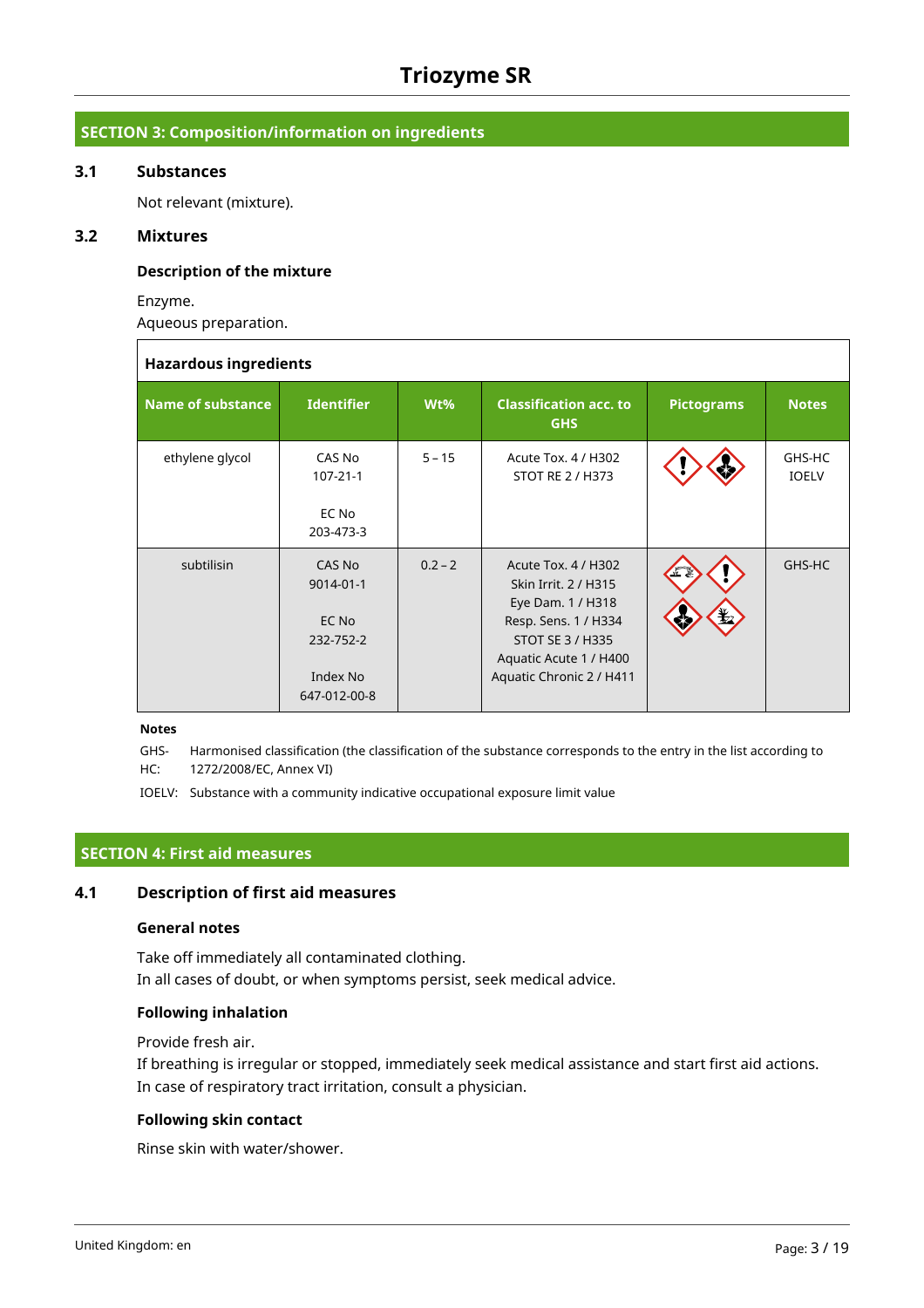## **Following eye contact**

Rinse cautiously with water for several minutes. Remove contact lenses, if present and easy to do. Continue rinsing. If eye irritation persists: Get medical advice/attention.

## **Following ingestion**

Rinse mouth. Do not induce vomiting. Get medical advice/attention if you feel unwell.

## **Notes for the doctor**

None.

## **4.2 Most important symptoms and effects, both acute and delayed**

These information are not available.

## **4.3 Indication of any immediate medical attention and special treatment needed**

None.

## **SECTION 5: Firefighting measures**

## **5.1 Extinguishing media**

## **Suitable extinguishing media**

Not combustible but contains combustible materials. Co-ordinate firefighting measures to the fire surroundings.

water spray, alcohol resistant foam, fire extinguishing powder, carbon dioxide (CO2)

## **Unsuitable extinguishing media**

water jet

## **5.2 Special hazards arising from the substance or mixture**

Hazardous decomposition products: Section 10.

## **Hazardous combustion products**

nitrogen oxides (NOx), carbon monoxide (CO), carbon dioxide (CO2)

## **5.3 Advice for firefighters**

In case of fire and/or explosion do not breathe fumes. Co-ordinate firefighting measures to the fire surroundings. Do not allow firefighting water to enter drains or water courses. Collect contaminated firefighting water separately. Fight fire with normal precautions from a reasonable distance.

## **Special protective equipment for firefighters**

self-contained breathing apparatus (EN 133)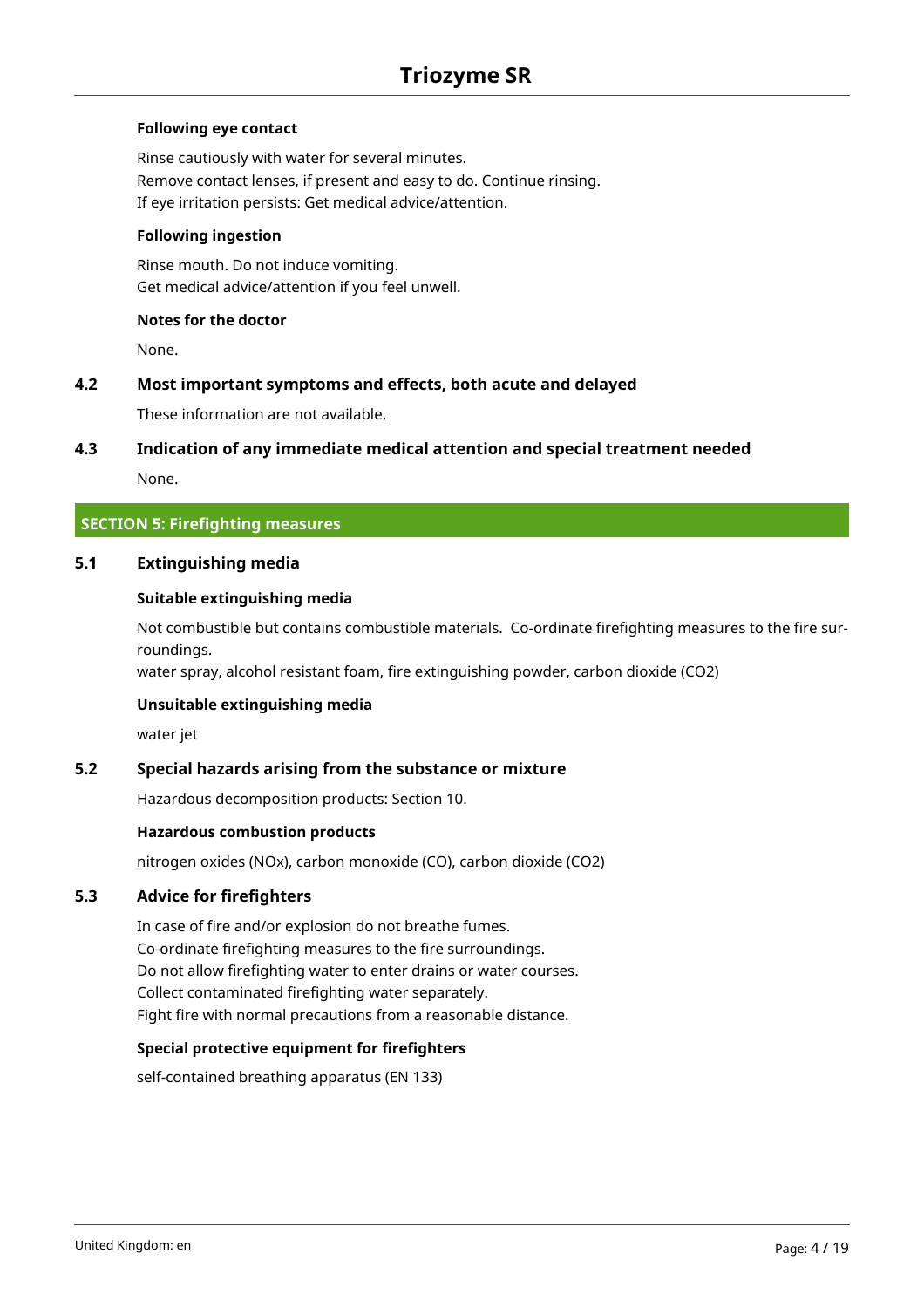## **SECTION 6: Accidental release measures**

## **6.1 Personal precautions, protective equipment and emergency procedures**

#### **For non-emergency personnel**

Remove persons to safety. Ventilate affected area. Avoid inhaling sprayed product. Avoid contact with eyes. Special danger of slipping by leaking/spilling product. Wearing of suitable protective equipment (including personal protective equipment referred to under Section 8 of the safety data sheet) to prevent any contamination of skin, eyes and personal clothing.

#### **For emergency responders**

Wear breathing apparatus if exposed to vapours/dust/spray/gases.

#### **6.2 Environmental precautions**

Keep away from drains, surface and ground water. Retain contaminated washing water and dispose of it.

## **6.3 Methods and material for containment and cleaning up**

#### **Advice on how to clean up a spill**

Collect spillage.

Absorbent material (e.g. sand, diatomaceous earth, acid binder, universal binder, sawdust, etc.).

#### **Appropriate containment techniques**

Use of adsorbent materials.

#### **Other information relating to spills and releases**

Place in appropriate containers for disposal. Ventilate affected area.

## **6.4 Reference to other sections**

Hazardous combustion products: see section 5. Personal protective equipment: see section 8. Incompatible materials: see section 10. Disposal considerations: see section 13.

## **SECTION 7: Handling and storage**

## **7.1 Precautions for safe handling**

#### **Measures to prevent fire as well as aerosol and dust generation**

Use local and general ventilation.

## **Measures to protect the environment**

Avoid release to the environment.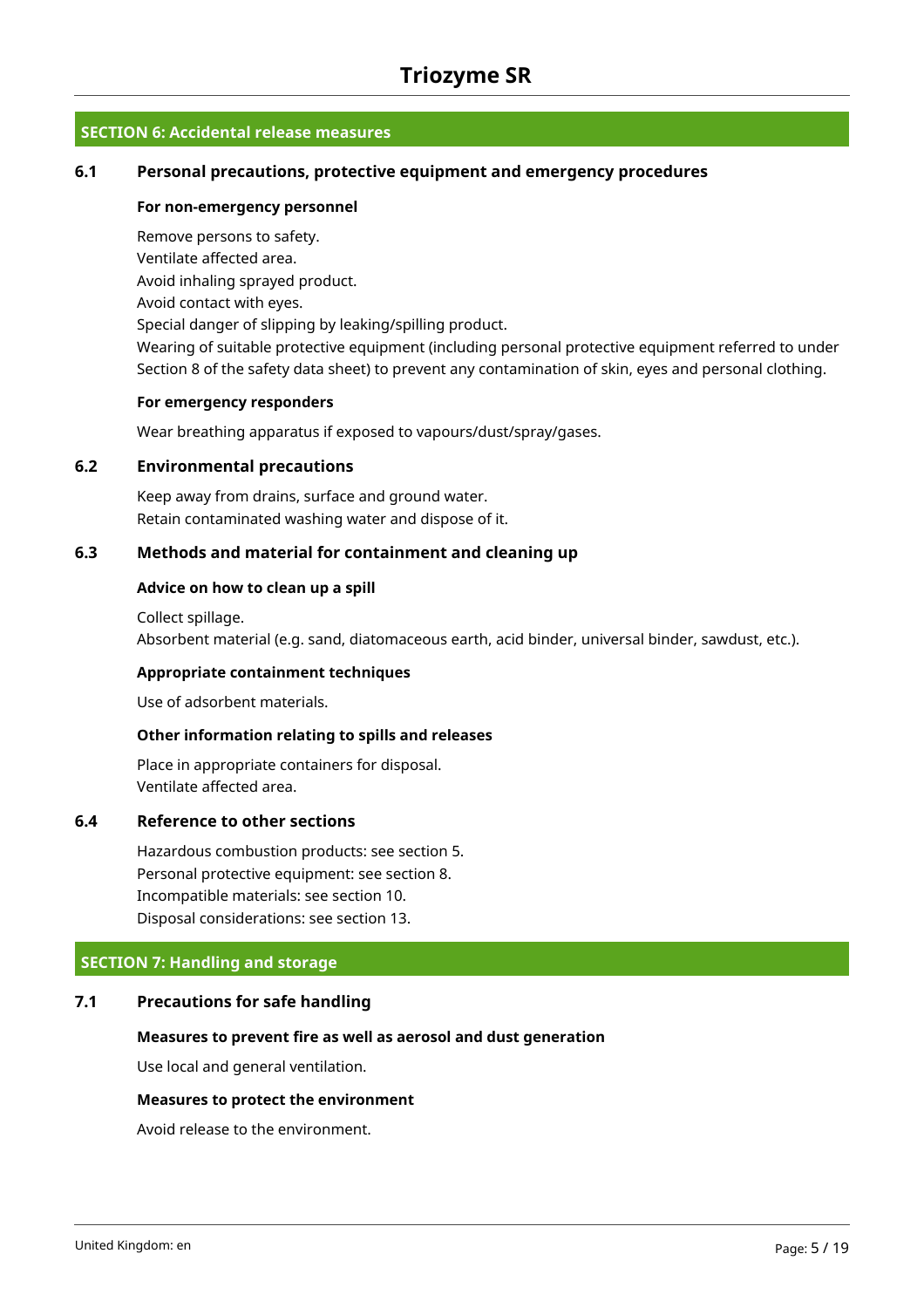## **Advice on general occupational hygiene**

Do not eat, drink and smoke in work areas. Wash hands after use. Preventive skin protection (barrier creams/ointments) is recommended. Remove contaminated clothing and protective equipment before entering eating areas.

## **7.2 Conditions for safe storage, including any incompatibilities**

## **Flammability hazards**

None.

#### **Incompatible substances or mixtures**

Incompatible materials: see section 10.

#### **Protect against external exposure, such as**

frost

#### **Consideration of other advice**

Keep away from food, drink and animal feeding stuffs.

#### **Ventilation requirements**

Provision of sufficient ventilation.

## **Specific designs for storage rooms or vessels**

**Storage temperature** recommended storage temperature: 5 - 25 °C

#### **Packaging compatibilities**

Keep only in original container.

## **7.3 Specific end use(s)**

No information available.

## **SECTION 8: Exposure controls/personal protection**

## **8.1 Control parameters**

 $\overline{1}$ 

|              | Occupational exposure limit values (Workplace Exposure Limits) |                |                        |                     |                           |                      |                                     |                |               |
|--------------|----------------------------------------------------------------|----------------|------------------------|---------------------|---------------------------|----------------------|-------------------------------------|----------------|---------------|
| Coun-<br>try | <b>Name of agent</b>                                           | <b>CAS No</b>  | Identi-<br><b>fier</b> | <b>TWA</b><br>[ppm] | <b>TWA</b><br>[ $mg/m3$ ] | <b>STEL</b><br>[ppm] | <b>STEL</b><br>[mg/m <sup>3</sup> ] | Nota-<br>tion. | <b>Source</b> |
| <b>EU</b>    | ethylene glycol                                                | $107 - 21 - 1$ | <b>IOELV</b>           | 20                  | 52                        | 40                   | 104                                 |                | 2000/39/EC    |
| <b>GB</b>    | ethane-1,2-diol                                                | $107 - 21 - 1$ | <b>WEL</b>             |                     | 10                        |                      |                                     | particle       | EH40/2005     |
| GB           | ethane-1,2-diol                                                | $107 - 21 - 1$ | <b>WEL</b>             | 20                  | 52                        | 40                   | 104                                 | vap            | EH40/2005     |
| <b>GB</b>    | propane-1,2-diol                                               | $57 - 55 - 6$  | <b>WEL</b>             |                     | 10                        |                      |                                     | particle       | EH40/2005     |
| GB           | propane-1,2-diol                                               | $57 - 55 - 6$  | <b>WEL</b>             | 150                 | 474                       |                      |                                     | vp             | EH40/2005     |
| <b>GB</b>    | subtilisin (bacil-<br>lus subtilis carls-<br>berg)             | 9014-01-1      | <b>WEL</b>             |                     | 0.00004                   |                      |                                     |                | EH40/2005     |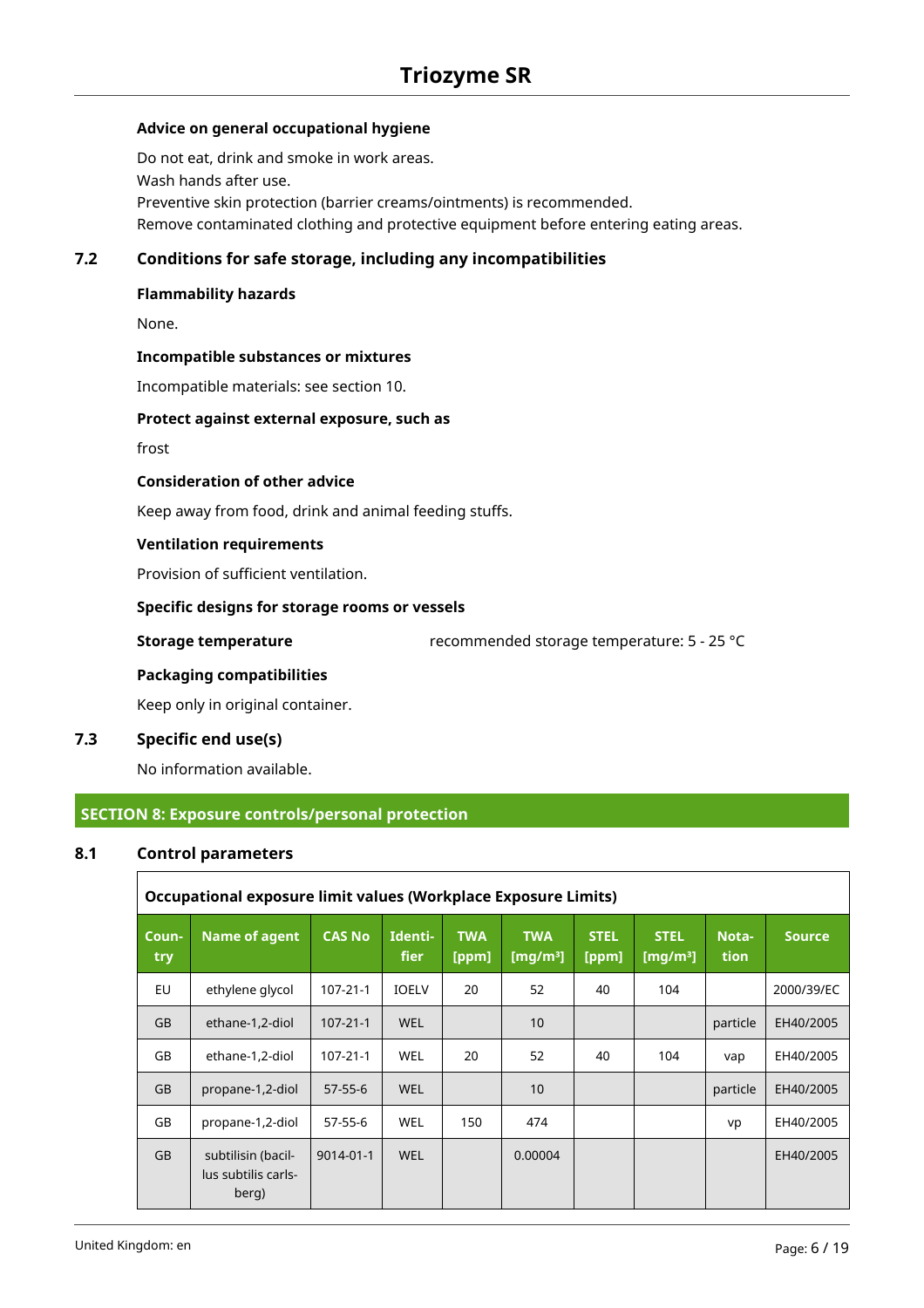## **Notation**

r

| particle    | as airborne particles                                                                                                                                                       |
|-------------|-----------------------------------------------------------------------------------------------------------------------------------------------------------------------------|
| <b>STEL</b> | short-term exposure limit: a limit value above which exposure should not occur and which is related to a 15-<br>minute period (unless otherwise specified)                  |
| <b>TWA</b>  | time-weighted average (long-term exposure limit): measured or calculated in relation to a reference period of<br>8 hours time-weighted average (unless otherwise specified) |
| vap         | as vapours                                                                                                                                                                  |
| vp          | as vapours and particulates                                                                                                                                                 |
|             |                                                                                                                                                                             |

| <b>Relevant DNELs of components of the mixture</b> |                |               |                       |                                                   |                        |                                 |  |  |
|----------------------------------------------------|----------------|---------------|-----------------------|---------------------------------------------------|------------------------|---------------------------------|--|--|
| Name of sub-<br>stance                             | <b>CAS No</b>  | End-<br>point | Threshold<br>level    | <b>Protection goal,</b><br>route of expos-<br>ure | Used in                | <b>Exposure time</b>            |  |  |
| ethylene glycol                                    | 107-21-1       | <b>DNEL</b>   | $35 \text{ mg/m}^3$   | human, inhalatory                                 | worker (in-<br>dustry) | chronic - local<br>effects      |  |  |
| ethylene glycol                                    | $107 - 21 - 1$ | <b>DNEL</b>   | $106$ mg/kg<br>bw/day | human, dermal                                     | worker (in-<br>dustry) | chronic - sys-<br>temic effects |  |  |

# **Relevant PNECs of components of the mixture**

| <b>Name of substance</b> | <b>CAS No</b>  | <b>Endpoint</b> | <b>Threshold level</b>     | <b>Environmental com-</b><br>partment |
|--------------------------|----------------|-----------------|----------------------------|---------------------------------------|
| ethylene glycol          | 107-21-1       | <b>PNEC</b>     | $10^{mg}$ /                | freshwater                            |
| ethylene glycol          | $107 - 21 - 1$ | <b>PNEC</b>     | $1 \frac{mg}{l}$           | marine water                          |
| ethylene glycol          | $107 - 21 - 1$ | <b>PNEC</b>     | 199.5 $mg/1$               | sewage treatment plant<br>(STP)       |
| ethylene glycol          | $107 - 21 - 1$ | <b>PNEC</b>     | 37 $mg/_{kq}$              | freshwater sediment                   |
| ethylene glycol          | $107 - 21 - 1$ | <b>PNEC</b>     | 3.7 $mg/kq$                | marine sediment                       |
| ethylene glycol          | $107 - 21 - 1$ | <b>PNEC</b>     | 1.53 $mg/_{kq}$            | soil                                  |
| subtilisin               | 9014-01-1      | <b>PNEC</b>     | $1.7 \frac{\mu g}{I}$      | freshwater                            |
| subtilisin               | 9014-01-1      | <b>PNEC</b>     | $0.17 \frac{\mu g}{I}$     | marine water                          |
| subtilisin               | 9014-01-1      | <b>PNEC</b>     | 65,000 $\frac{\mu g}{\mu}$ | sewage treatment plant<br>(STP)       |
| subtilisin               | 9014-01-1      | <b>PNEC</b>     | 568 µg/ <sub>kg</sub>      | soil                                  |

## **8.2 Exposure controls**

## **Appropriate engineering controls**

General ventilation.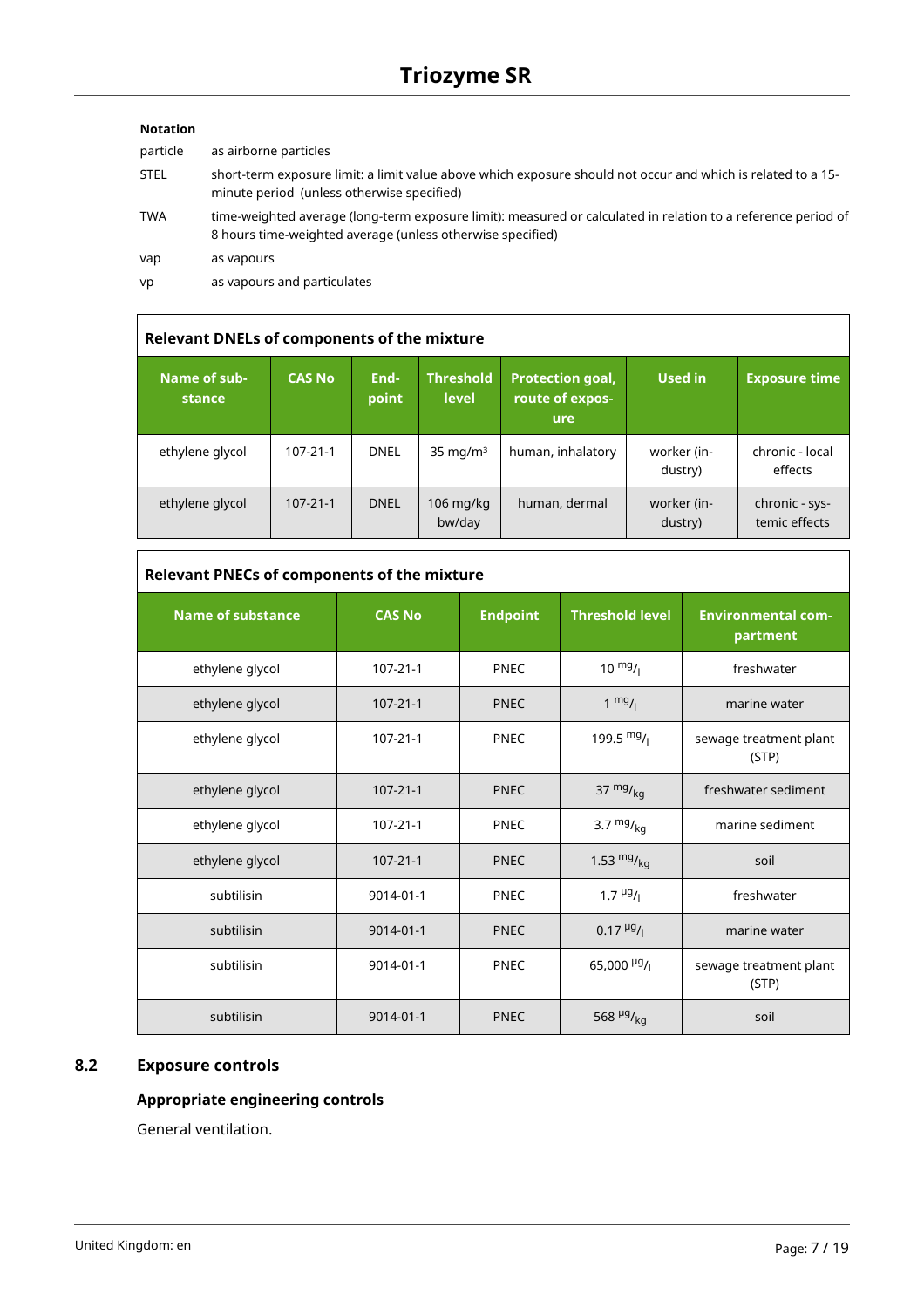## **Individual protection measures (personal protective equipment)**

## **Eye/face protection**

Wear eye/face protection.

#### **Hand protection**

## **Protective gloves**

| <b>Material</b>                             | <b>Material thickness</b> | <b>Breakthrough times of the glove</b><br>material |  |  |  |  |  |  |
|---------------------------------------------|---------------------------|----------------------------------------------------|--|--|--|--|--|--|
| CR: chloroprene (chlorobutadiene)<br>rubber | $\geq 0.11$ mm            | >10 minutes (permeation: level 1)                  |  |  |  |  |  |  |
| IIR: isobutene-isoprene (butyl) rubber      | $\geq 0.11$ mm            | >10 minutes (permeation: level 1)                  |  |  |  |  |  |  |
| NBR: acrylonitrile-butadiene rubber         | $\geq 0.11$ mm            | >10 minutes (permeation: level 1)                  |  |  |  |  |  |  |
| PVC: polyvinyl chloride                     | $\geq 0.11$ mm            | >10 minutes (permeation: level 1)                  |  |  |  |  |  |  |

Wear suitable gloves.

Chemical protection gloves are suitable, which are tested according to EN 374.

Check leak-tightness/impermeability prior to use.

For special purposes, it is recommended to check the resistance to chemicals of the protective gloves mentioned above together with the supplier of these gloves.

## **Respiratory protection**

In case of inadequate ventilation wear respiratory protection.

## **Environmental exposure controls**

Use appropriate container to avoid environmental contamination. Keep away from drains, surface and ground water.

## **SECTION 9: Physical and chemical properties**

## **9.1 Information on basic physical and chemical properties**

| Appearance                              |                                     |
|-----------------------------------------|-------------------------------------|
| Physical state                          | Liquid                              |
| Form                                    | Fluid                               |
| Colour                                  | Light yellow                        |
| Odour                                   | These information are not available |
| Odour threshold                         | These information are not available |
| <b>Other safety parameters</b>          |                                     |
| pH (value)                              | $7 - 8(20 °C)$                      |
| Melting point/freezing point            | $<$ -10 °C                          |
| Initial boiling point and boiling range | $~100$ °C                           |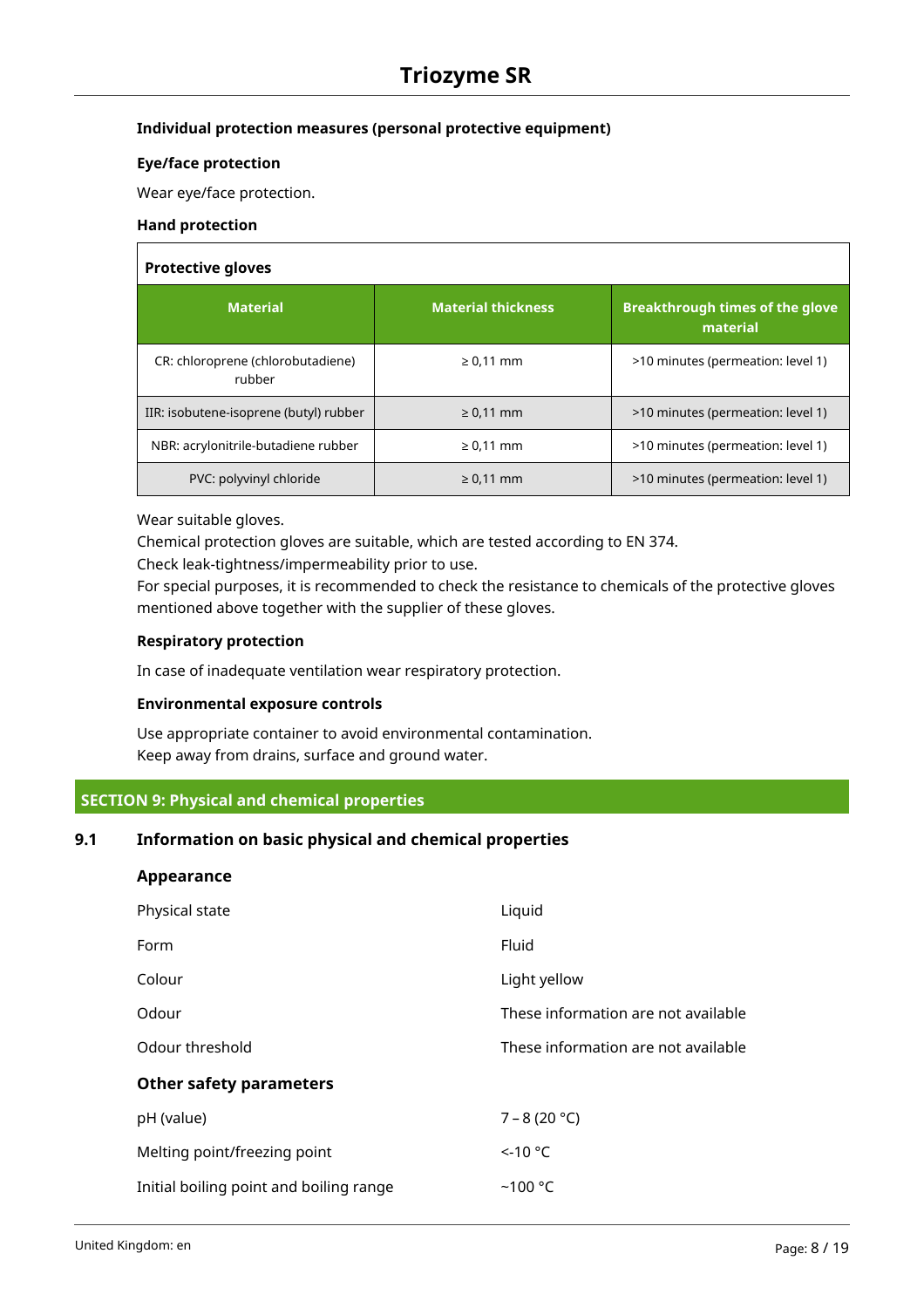| Flash point                                   | Not applicable                       |
|-----------------------------------------------|--------------------------------------|
| Evaporation rate                              | These information are not available  |
| Flammability (solid, gas)                     | Not relevant<br>(fluid)              |
| <b>Explosive limits</b>                       |                                      |
| Lower explosion limit (LEL)                   | These information are not available  |
| Upper explosion limit (UEL)                   | These information are not available  |
| Vapour pressure                               | These information are not available  |
| Density                                       | 1.01 – 1.03 $9/_{cm^3}$ at 20 °C     |
| Vapour density                                | These information are not available  |
| Relative density                              | These information are not available  |
| Solubility(ies)                               |                                      |
| Water solubility                              | Miscible in any proportion           |
| <b>Partition coefficient</b>                  |                                      |
| n-octanol/water (log KOW)                     | These information are not available  |
| Auto-ignition temperature                     | These information are not available  |
| Relative self-ignition temperature for solids | Not relevant<br>(Fluid)              |
| Decomposition temperature                     | These information are not available  |
| <b>Viscosity</b>                              |                                      |
| Kinematic viscosity                           | These information are not available  |
| Dynamic viscosity                             | These information are not available  |
| Explosive properties                          | Not explosive                        |
| Oxidising properties                          | Shall not be classified as oxidising |
|                                               |                                      |

## **9.2 Other information**

None

# **SECTION 10: Stability and reactivity**

## **10.1 Reactivity**

This material is not reactive under normal ambient conditions.

## **10.2 Chemical stability**

The material is stable under normal ambient and anticipated storage and handling conditions of temperature and pressure.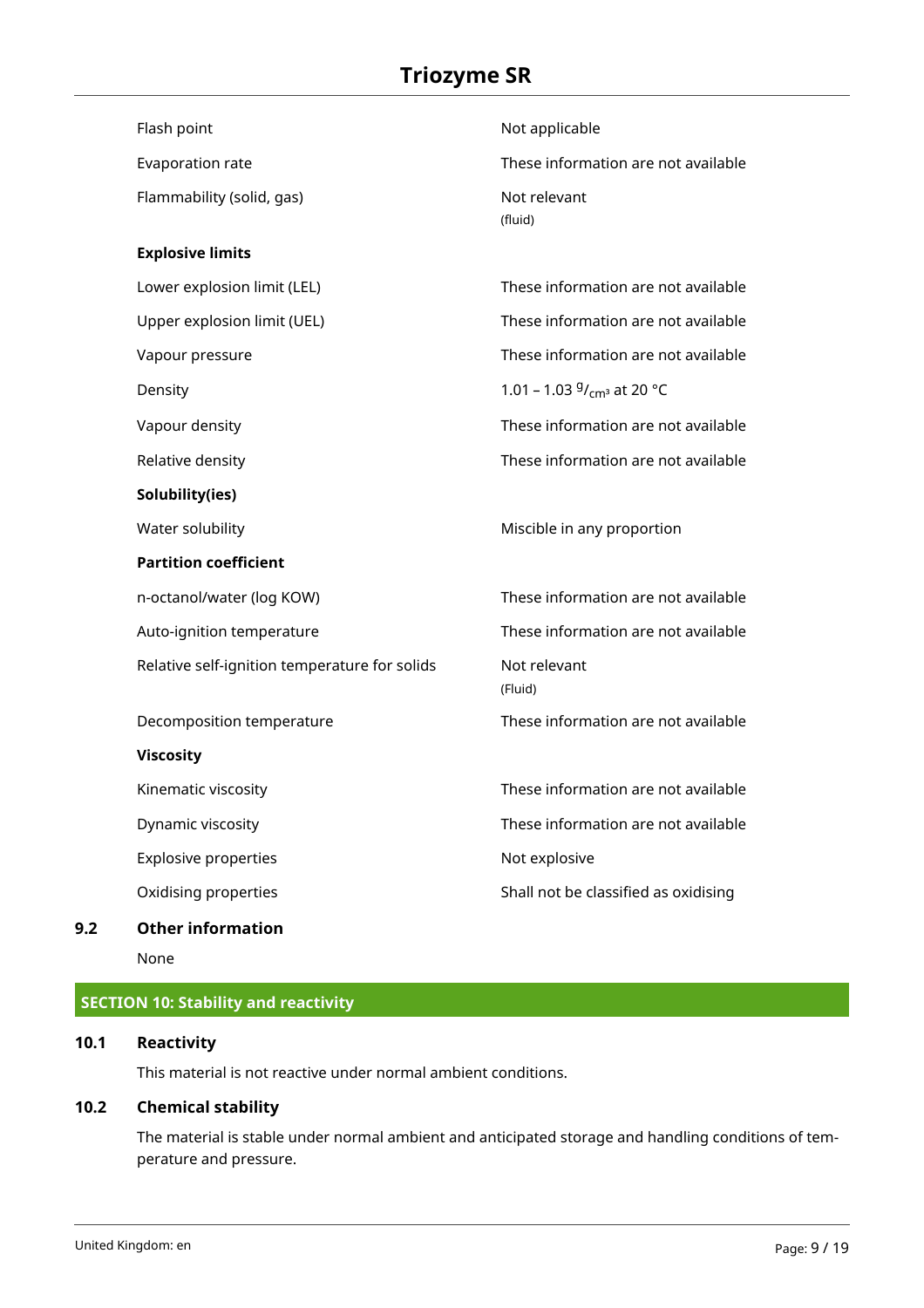## **10.3 Possibility of hazardous reactions**

No known hazardous reactions.

## **10.4 Conditions to avoid**

There are no specific conditions known which have to be avoided.

## **10.5 Incompatible materials**

acids, bases, oxidisers

#### **10.6 Hazardous decomposition products**

Reasonably anticipated hazardous decomposition products produced as a result of use, storage, spill and heating are not known.

Hazardous combustion products: see section 5.

## **SECTION 11: Toxicological information**

#### **11.1 Information on toxicological effects**

#### **Classification procedure**

If not otherwise specified the classification is based on: Ingredients of the mixture (additivity formula).

## **Classification according to GHS (1272/2008/EC, CLP)**

### **Acute toxicity**

Shall not be classified as acutely toxic.

| Acute toxicity of components of the mixture |                |                                      |               |                          |                |                                 |               |
|---------------------------------------------|----------------|--------------------------------------|---------------|--------------------------|----------------|---------------------------------|---------------|
| Name of substance                           | <b>CAS No</b>  | <b>Expos-</b><br><b>ure</b><br>route | End-<br>point | <b>Value</b>             | <b>Species</b> | <b>Method</b>                   | <b>Source</b> |
| ethylene glycol                             | $107 - 21 - 1$ | dermal                               | LD50          | >3,500<br>mg/kq          | mouse          |                                 | <b>ECHA</b>   |
| subtilisin                                  | 9014-01-1      | oral                                 | LD50          | $1,800 \text{ mg}$<br>kg | rat            | <b>OECD</b><br>Guideline<br>401 | <b>ECHA</b>   |

#### **Skin corrosion/irritation**

Shall not be classified as corrosive/irritant to skin.

#### **Serious eye damage/eye irritation**

Causes serious eye irritation.

#### **Respiratory or skin sensitisation**

#### **Skin sensitisation**

Based on available data, the classification criteria are not met.

#### **Respiratory sensitisation**

May cause allergy or asthma symptoms or breathing difficulties if inhaled.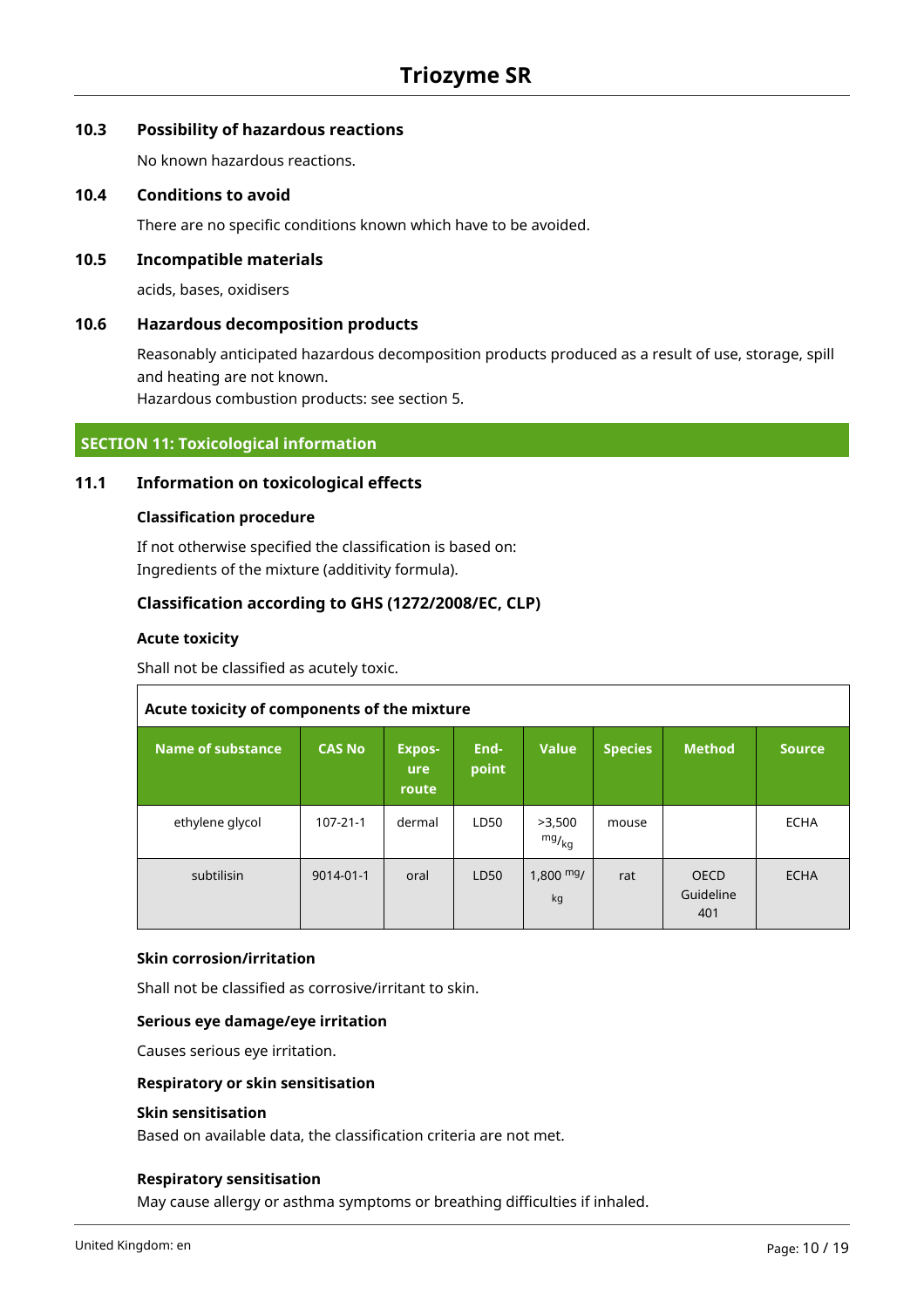## **Germ cell mutagenicity**

Based on available data, the classification criteria are not met.

## **Carcinogenicity**

Based on available data, the classification criteria are not met.

## **Reproductive toxicity**

Based on available data, the classification criteria are not met.

## **Specific target organ toxicity - single exposure**

Based on available data, the classification criteria are not met.

## **Specific target organ toxicity - repeated exposure**

| <b>Hazard category</b> | <b>Target organ</b> | <b>Exposure route</b> |
|------------------------|---------------------|-----------------------|
|                        | kidney              | if swallowed          |

#### **Aspiration hazard**

Shall not be classified as presenting an aspiration hazard.

## **SECTION 12: Ecological information**

## **12.1 Toxicity**

## **Aquatic toxicity (acute)**

Test data are not available for the complete mixture.

## **Aquatic toxicity (acute) of components of the mixture**

| Name of sub-<br>stance | <b>CAS No</b>  | <b>Endpoint</b> | <b>Value</b>                        | <b>Species</b>                                       | <b>Method</b>                   | <b>Source</b> | <b>Expos-</b><br>ure<br>time |
|------------------------|----------------|-----------------|-------------------------------------|------------------------------------------------------|---------------------------------|---------------|------------------------------|
| ethylene glycol        | $107 - 21 - 1$ | <b>LC50</b>     | $>72,860$ mg/                       | fathead min-<br>now<br>(Pimephales<br>promelas)      |                                 | <b>ECHA</b>   | 96 h                         |
| ethylene glycol        | $107 - 21 - 1$ | <b>EC50</b>     | $>100 \frac{mg}{l}$                 | daphnia magna                                        | <b>OECD</b><br>Guideline<br>202 | <b>ECHA</b>   | 48 h                         |
| ethylene glycol        | $107 - 21 - 1$ | ErC50           | $6,500 - 13,0$<br>$00 \frac{mg}{l}$ | algae<br>(pseudokirch-<br>neriella subcap-<br>itata) |                                 | <b>ECHA</b>   | 96 h                         |
| ethylene glycol        | $107 - 21 - 1$ | <b>IC 50</b>    | $10,940$ mg/                        | algae<br>(pseudokirch-<br>neriella subcap-<br>itata) |                                 | <b>ECHA</b>   | 96h                          |
| subtilisin             | 9014-01-1      | <b>LC50</b>     | $8.2 \frac{mg}{l}$                  | rainbow trout<br>(Oncorhynchus<br>mykiss)            | <b>OECD</b><br>Guideline<br>203 | <b>ECHA</b>   | 96 h                         |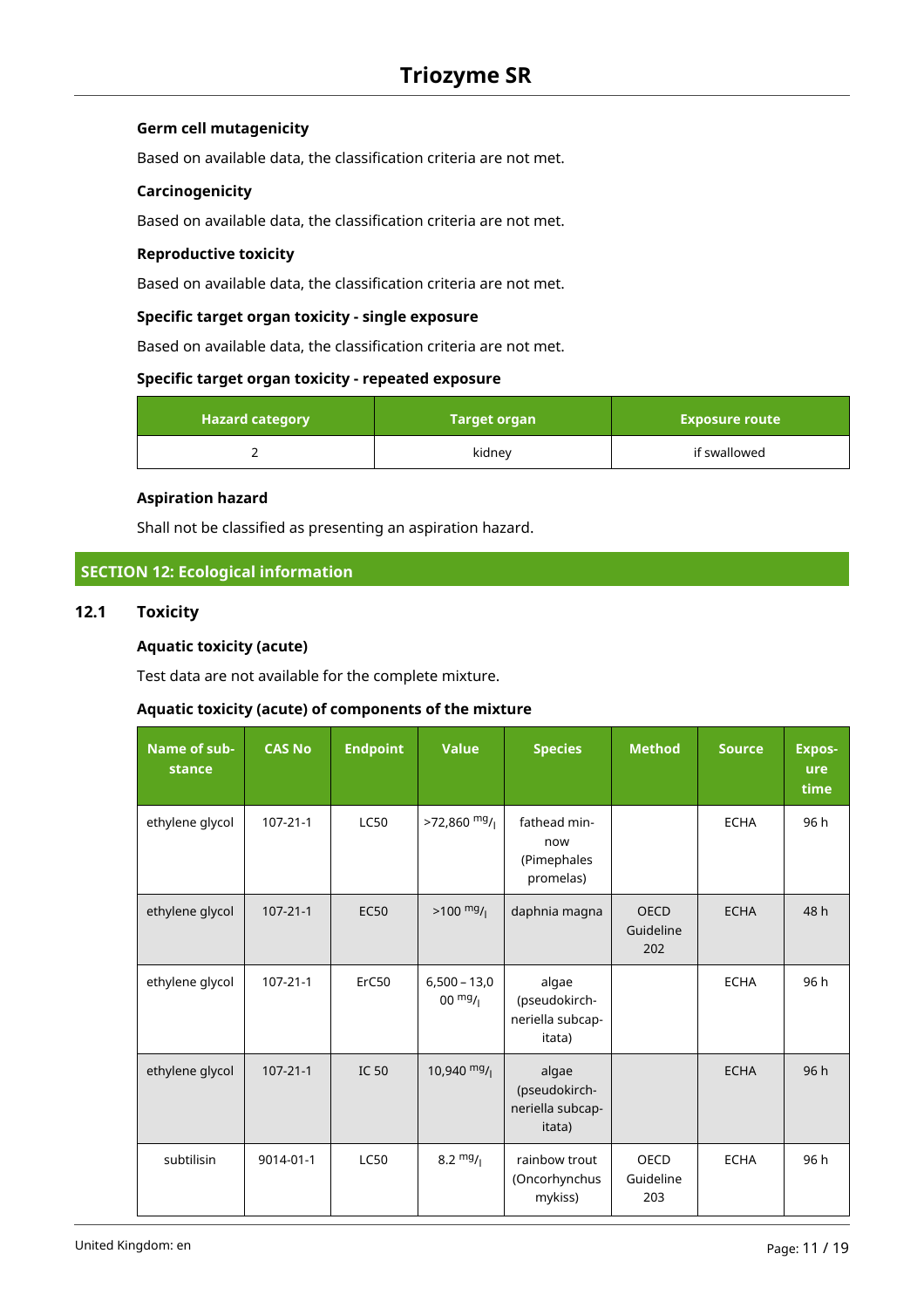| Name of sub-<br>stance | <b>CAS No</b> | <b>Endpoint</b> | <b>Value</b>                       | <b>Species</b>                                       | <b>Method</b>                   | <b>Source</b> | <b>Expos-</b><br>ure<br>time |
|------------------------|---------------|-----------------|------------------------------------|------------------------------------------------------|---------------------------------|---------------|------------------------------|
| subtilisin             | 9014-01-1     | <b>EC50</b>     | $170 \frac{\mu g}{\mu}$            | daphnia magna                                        | <b>OECD</b><br>Guideline<br>202 | <b>ECHA</b>   | 48 h                         |
| subtilisin             | 9014-01-1     | ErC50           | 830 $\mu$ g/                       | algae<br>(pseudokirch-<br>neriella subcap-<br>itata) | <b>OECD</b><br>Guideline<br>201 | <b>ECHA</b>   | 72 h                         |
| subtilisin             | 9014-01-1     | EbC50           | $290$ <sup>µg</sup> / <sub>l</sub> | algae<br>(pseudokirch-<br>neriella subcap-<br>itata) | <b>OECD</b><br>Guideline<br>201 | <b>ECHA</b>   | 72h                          |

## **Aquatic toxicity (chronic)**

Test data are not available for the complete mixture.

## **Aquatic toxicity (chronic) of components of the mixture**

| Name of sub-<br>stance | <b>CAS No</b>  | <b>Endpoint</b>        | <b>Value</b>                        | <b>Species</b>                                  | <b>Method</b>                   | <b>Source</b> | <b>Expos-</b><br>ure<br>time |
|------------------------|----------------|------------------------|-------------------------------------|-------------------------------------------------|---------------------------------|---------------|------------------------------|
| ethylene glycol        | $107 - 21 - 1$ | <b>LC50</b>            | $>1,500$ mg/                        | fish                                            |                                 | <b>ECHA</b>   | 28 d                         |
| ethylene glycol        | $107 - 21 - 1$ | <b>EC50</b>            | $>15,000$ mg/                       | aquatic inver-<br>tebrates                      |                                 | <b>ECHA</b>   | 21 <sub>d</sub>              |
| ethylene glycol        | $107 - 21 - 1$ | <b>NOEC</b>            | $>100$ mg/                          | algae                                           |                                 | <b>ECHA</b>   | 72 h                         |
| ethylene glycol        | $107 - 21 - 1$ | <b>NOEC</b>            | ≥1,000 <sup>mg</sup> / <sub>l</sub> | aquatic inver-<br>tebrates                      |                                 | <b>ECHA</b>   | 23 <sub>d</sub>              |
| ethylene glycol        | $107 - 21 - 1$ | growth (Eb-<br>Cx) 20% | $>1,995$ mg/                        | activated<br>sludge, domest-<br>ic              | DIN EN ISO<br>8192              | <b>ECHA</b>   | 30 min                       |
| subtilisin             | 9014-01-1      | <b>EC50</b>            | $0.21 \frac{mg}{l}$                 | fathead min-<br>now<br>(Pimephales<br>promelas) | <b>OECD</b><br>Guideline<br>210 | <b>ECHA</b>   | 32 d                         |
| subtilisin             | 9014-01-1      | <b>EC50</b>            | $0.221 \frac{mg}{l}$                | daphnia magna                                   | OECD<br>Guideline<br>211        | <b>ECHA</b>   | 14 d                         |
| subtilisin             | 9014-01-1      | <b>NOEC</b>            | $0.042 \frac{mg}{l}$                | fathead min-<br>now<br>(Pimephales<br>promelas) | <b>OECD</b><br>Guideline<br>210 | <b>ECHA</b>   | 32 d                         |
| subtilisin             | 9014-01-1      | <b>NOEC</b>            | $0.324 \text{ mg}/1$                | daphnia magna                                   | <b>OECD</b><br>Guideline<br>211 | <b>ECHA</b>   | 21 <sub>d</sub>              |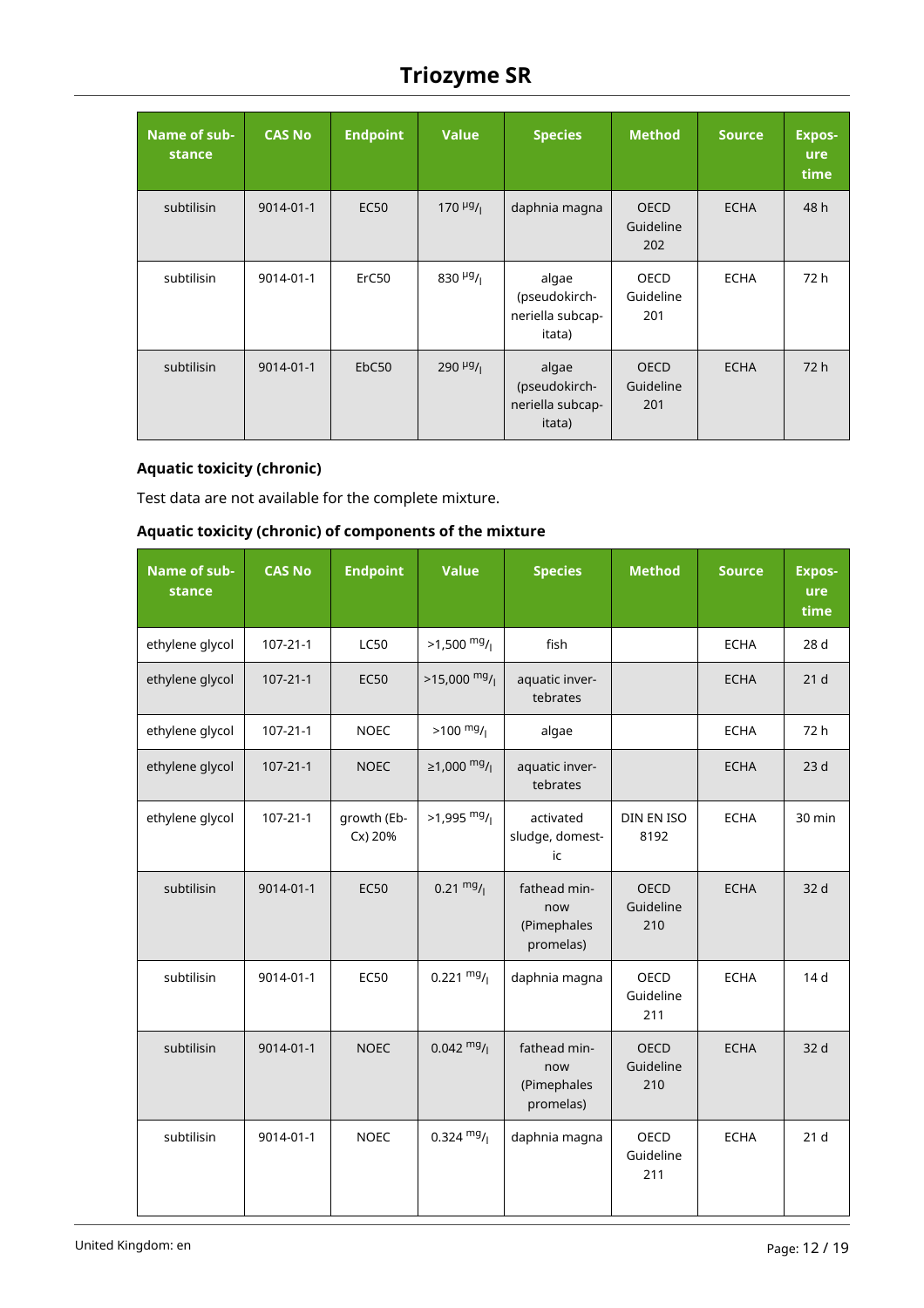| Name of sub-<br>stance | <b>CAS No</b> | <b>Endpoint</b>                 | <b>Value</b>         | <b>Species</b>                                       | <b>Method</b>                   | <b>Source</b> | <b>Expos-</b><br>ure<br>time |
|------------------------|---------------|---------------------------------|----------------------|------------------------------------------------------|---------------------------------|---------------|------------------------------|
| subtilisin             | 9014-01-1     | <b>NOEC</b>                     | $0.019 \frac{mg}{l}$ | daphnia magna                                        | <b>OECD</b><br>Guideline<br>211 | <b>ECHA</b>   | 14 <sub>d</sub>              |
| subtilisin             | 9014-01-1     | <b>NOEC</b>                     | 830 $\mu$ g/         | algae<br>(pseudokirch-<br>neriella subcap-<br>itata) | OECD<br>Guideline<br>201        | <b>ECHA</b>   | 72 h                         |
| subtilisin             | 9014-01-1     | <b>LOEC</b>                     | $0.126$ mg/          | fathead min-<br>now<br>(Pimephales<br>promelas)      | <b>OECD</b><br>Guideline<br>210 | <b>ECHA</b>   | 32 d                         |
| subtilisin             | 9014-01-1     | reproduct-<br>ive output<br>10% | $0.145 \frac{mg}{l}$ | daphnia magna                                        | <b>OECD</b><br>Guideline<br>211 | <b>ECHA</b>   | 21 <sub>d</sub>              |
| subtilisin             | 9014-01-1     | reproduct-<br>ive output<br>20% | $0.292 \frac{mg}{l}$ | daphnia magna                                        | <b>OECD</b><br>Guideline<br>211 | <b>ECHA</b>   | 21 <sub>d</sub>              |
| subtilisin             | 9014-01-1     | reproduct-<br>ive output<br>10% | $0.052 \frac{mg}{l}$ | daphnia magna                                        | <b>OECD</b><br>Guideline<br>211 | <b>ECHA</b>   | 14 d                         |

# **12.2 Persistence and degradability**

## **Degradability of components of the mixture**

| Name of<br>substance | <b>CAS No</b>  | <b>Process</b>                 | <b>Degradation</b><br>rate | <b>Time</b>     | <b>Method</b>                     | <b>Source</b> |
|----------------------|----------------|--------------------------------|----------------------------|-----------------|-----------------------------------|---------------|
| ethylene glycol      | $107 - 21 - 1$ | DOC removal                    | $90 - 100 %$               | 10 <sub>d</sub> | <b>OECD</b><br>Guideline 301<br>A | <b>ECHA</b>   |
| subtilisin           | 9014-01-1      | carbon diox-<br>ide generation | 100 %                      | 29d             | <b>OECD</b><br>Guideline 301<br>B | <b>ECHA</b>   |
| subtilisin           | 9014-01-1      | carbon diox-<br>ide generation | 60 %                       | 7 d             | <b>OECD</b><br>Guideline 301<br>B | <b>ECHA</b>   |

## **Biodegradation**

The relevant substances of the mixture are readily biodegradable.

The surfactants contained in this preparation comply with the biodegradability criteria as laid down in Regulation (EC) No 648/2004 on detergents.

## **Persistence**

No data available.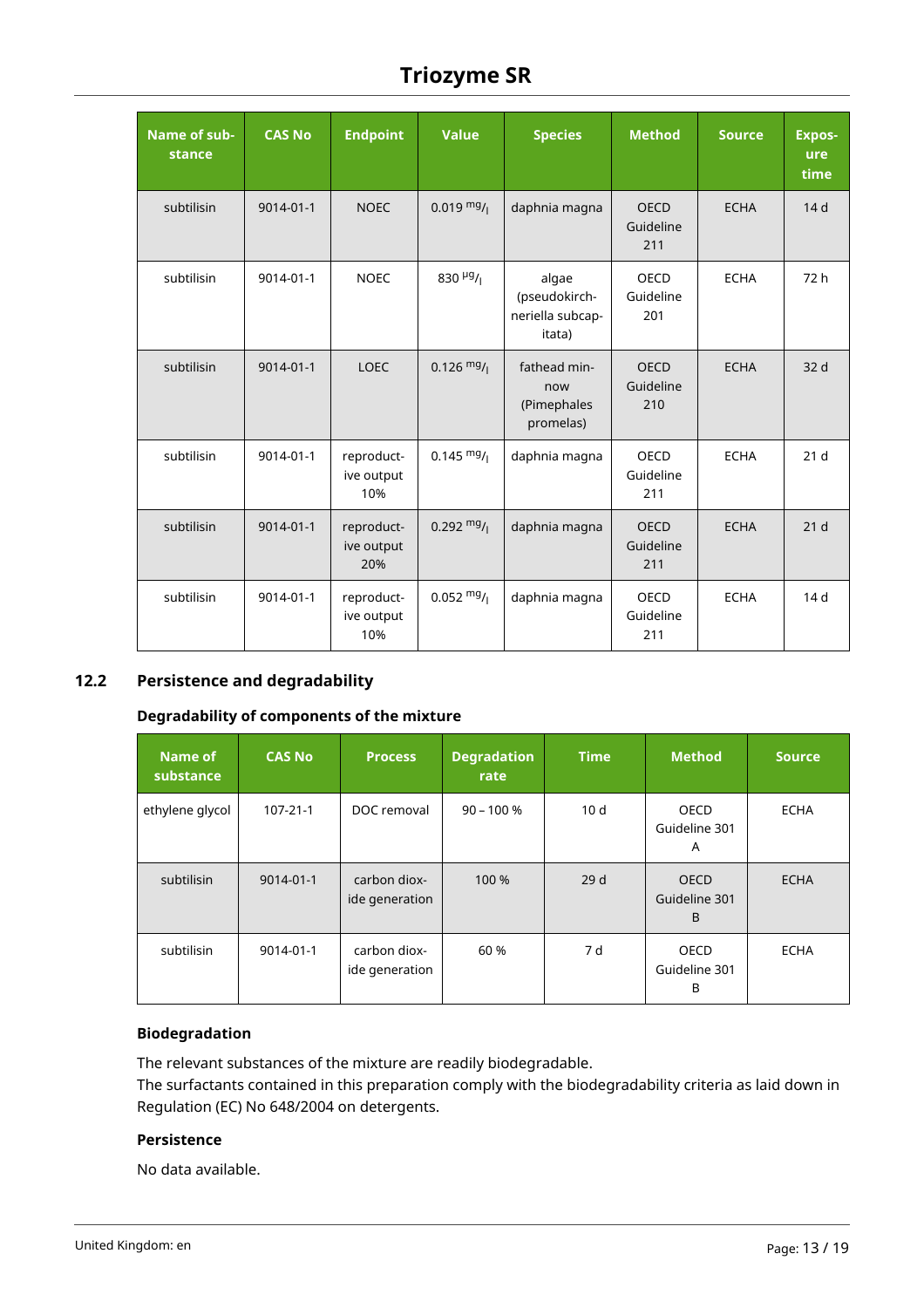## **12.3 Bioaccumulative potential**

Test data are not available for the complete mixture.

#### **Bioaccumulative potential of components of the mixture**

| Name of substance | <b>CAS No</b>  | <b>BCF</b> | Log KOW                       |
|-------------------|----------------|------------|-------------------------------|
| ethylene glycol   | $107 - 21 - 1$ |            | $-1.36$                       |
| subtilisin        | 9014-01-1      |            | $-3.1$ (pH value: 9.2, 25 °C) |

## **12.4 Mobility in soil**

No data available.

## **12.5 Results of PBT and vPvB assessment**

This mixture does not contain any substances that are assessed to be a PBT or a vPvB.

## **12.6 Other adverse effects**

Data are not available.

#### **Remarks**

Wassergefährdungsklasse, WGK (water hazard class): 1

## **SECTION 13: Disposal considerations**

## **13.1 Waste treatment methods**

This material and its container must be disposed of as hazardous waste.

#### **Sewage disposal-relevant information**

Do not empty into drains.

## **Waste treatment of containers/packagings**

Completely emptied packages can be recycled. Handle contaminated packages in the same way as the substance itself.

#### **Remarks**

Please consider the relevant national or regional provisions.

# **SECTION 14: Transport information**

- 
- **14.2 UN proper shipping name**
- **14.3 Transport hazard class(es)** -
- **14.4 Packing group**
- **14.5 Environmental hazards** -
- **14.6 Special precautions for user** -

**14.1 UN number 14.1 UN** number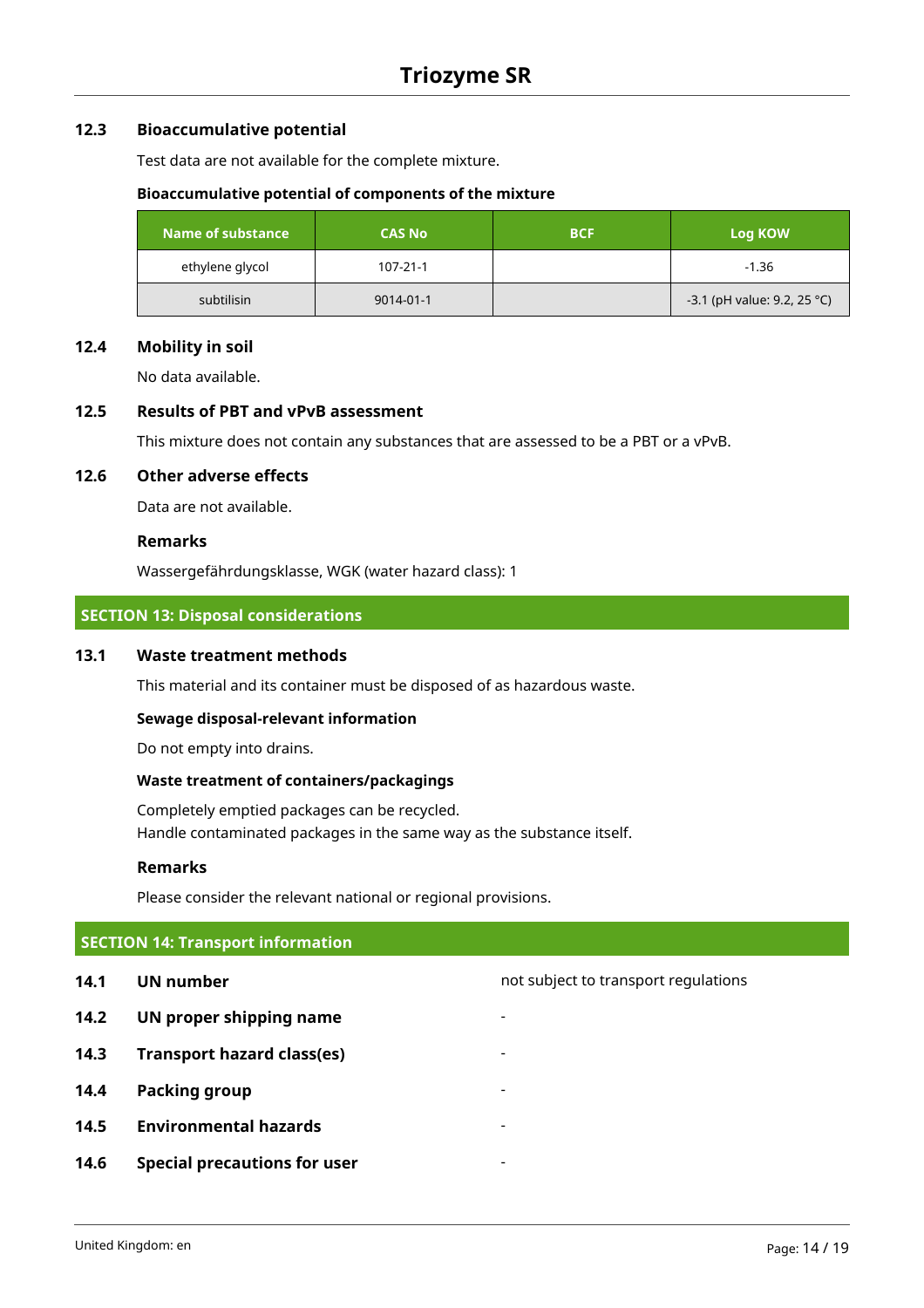-

## **14.7 Transport in bulk according to Annex II of MARPOL and the IBC Code**

## **SECTION 15: Regulatory information**

**15.1 Safety, health and environmental regulations/legislation specific for the substance or mixture**

**Relevant provisions of the European Union (EU)**

## **Restrictions according to REACH, Annex XVII**

| Dangerous substances with restrictions (REACH, Annex XVII) |                                                                                                        |               |                    |           |  |
|------------------------------------------------------------|--------------------------------------------------------------------------------------------------------|---------------|--------------------|-----------|--|
| Name of substance                                          | Name acc. to inventory                                                                                 | <b>CAS No</b> | <b>Restriction</b> | <b>No</b> |  |
| Triozyme SR                                                | this product meets the criteria for<br>classification in accordance with<br>Regulation No 1272/2008/EC |               | R <sub>3</sub>     |           |  |

#### **Legend**

R3 1. Shall not be used in:

- ornamental articles intended to produce light or colour effects by means of different phases, for example in ornamental lamps and ashtrays,

- tricks and jokes,

- games for one or more participants, or any article intended to be used as such, even with ornamental aspects,

2. Articles not complying with paragraph 1 shall not be placed on the market.

3. Shall not be placed on the market if they contain a colouring agent, unless required for fiscal reasons, or perfume, or both, if they:

- can be used as fuel in decorative oil lamps for supply to the general public, and,

- present an aspiration hazard and are labelled with R65 or H304,

4. Decorative oil lamps for supply to the general public shall not be placed on the market unless they conform to the European Standard on Decorative oil lamps (EN 14059) adopted by the European Committee for Standardisation (CEN).

5. Without prejudice to the implementation of other Community provisions relating to the classification, packaging and labelling of dangerous substances and mixtures, suppliers shall ensure, before the placing on the market, that the following requirements are met:

(a) lamp oils, labelled with R65 or H304, intended for supply to the general public are visibly, legibly and indelibly marked as follows: 'Keep lamps filled with this liquid out of the reach of children'; and, by 1 December 2010, 'Just a sip of lamp oil - or even sucking the wick of lamps - may lead to life-threatening lung damage'; (b) grill lighter fluids, labelled with R65 or H304, intended for supply to the general public are legibly and indelibly marked by 1 December 2010 as follows: 'Just a sip of grill lighter may lead to life threatening lung damage';

(c) lamp oils and grill lighters, labelled with R65 or H304, intended for supply to the general public are packaged in black opaque containers not exceeding 1 litre by 1 December 2010.

6. No later than 1 June 2014, the Commission shall request the European Chemicals Agency to prepare a dossier, in accordance with Article 69 of the present Regulation with a view to ban, if appropriate, grill lighter fluids and fuel for decorative lamps, labelled R65 or H304, intended for supply to the general public.

7. Natural or legal persons placing on the market for the first time lamp oils and grill lighter fluids, labelled with R65 or H304, shall by 1 December 2011, and annually thereafter, provide data on alternatives to lamp oils and grill lighter fluids labelled R65 or H304 to the competent authority in the Member State concerned. Member States shall make those data available to the Commission.

## **List of substances subject to authorisation (REACH, Annex XIV) / SVHC - candidate list**

None of the ingredients are listed.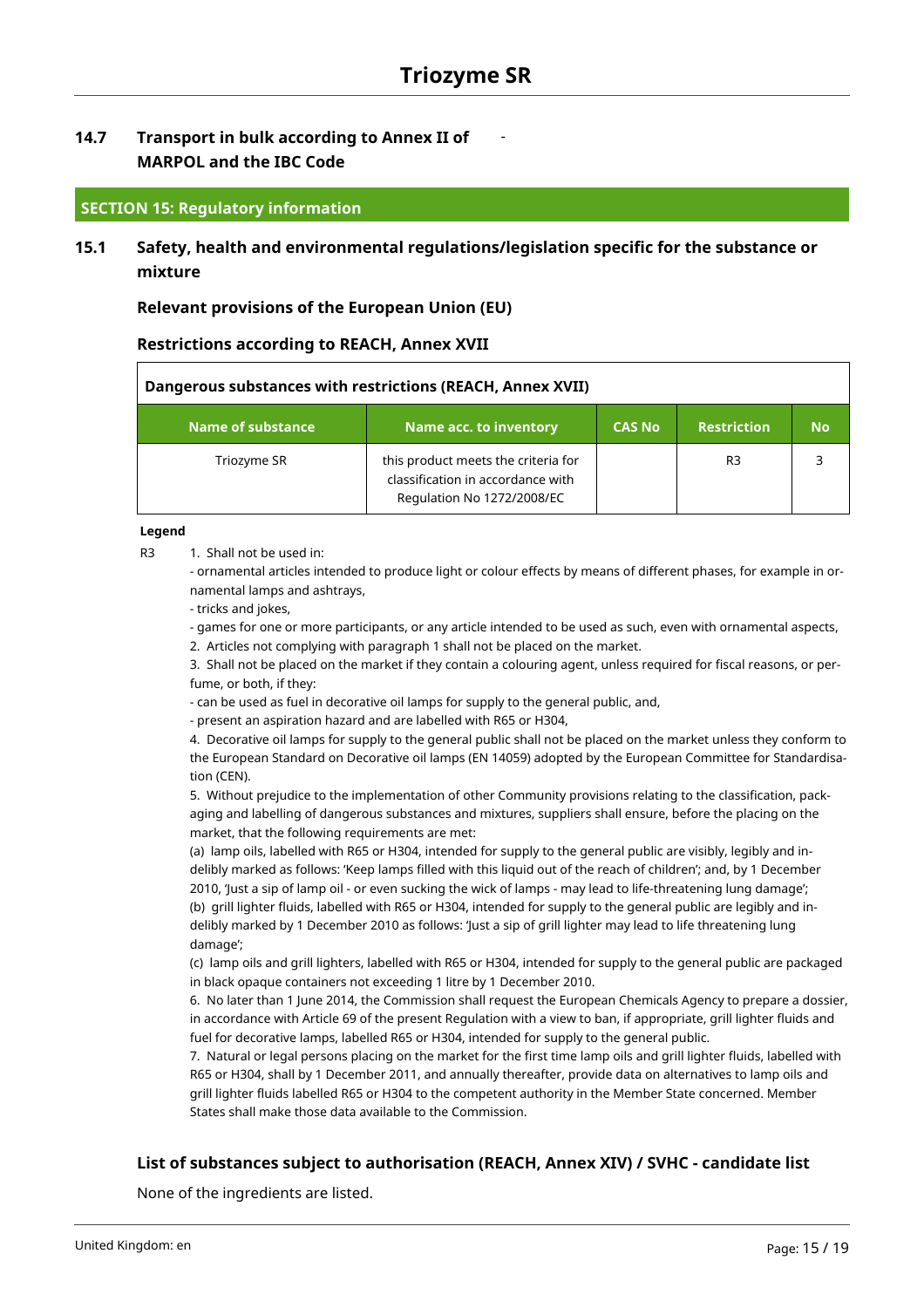## **Seveso Directive**

Not assigned.

## **Directive 2011/65/EU on the restriction of the use of certain hazardous substances in electrical and electronic equipment (RoHS) - Annex II**

None of the ingredients are listed.

## **Regulation 648/2004/EC on detergents**

| <b>Labelling of contents</b> |                      |  |  |  |
|------------------------------|----------------------|--|--|--|
| $Wt\%$                       | <b>Constituents</b>  |  |  |  |
|                              | enzymes (subtilisin) |  |  |  |

## **Regulation 98/2013/EU on the marketing and use of explosives precursors**

None of the ingredients are listed.

## **Regulation 1005/2009/EC on substances that deplete the ozone layer (ODS)**

None of the ingredients are listed.

## **Regulation 649/2012/EU concerning the export and import of hazardous chemicals (PIC)**

None of the ingredients are listed.

## **15.2 Chemical Safety Assessment**

No Chemical Safety Assessment has been carried out for this mixture by the supplier. Chemical safety assessments for substances in this mixture were not carried out.

## **SECTION 16: Other information**

## **Abbreviations and acronyms**

| Abbr.                  | <b>Descriptions of used abbreviations</b>                                                                                                                                                                                     |
|------------------------|-------------------------------------------------------------------------------------------------------------------------------------------------------------------------------------------------------------------------------|
| 2000/39/EC             | Commission Directive establishing a first list of indicative occupational exposure limit values in imple-<br>mentation of Council Directive 98/24/EC                                                                          |
| Acute Tox.             | Acute toxicity                                                                                                                                                                                                                |
| <b>ADN</b>             | Accord européen relatif au transport international des marchandises dangereuses par voies de nav-<br>igation intérieures (European Agreement concerning the International Carriage of Dangerous Goods<br>by Inland Waterways) |
| <b>ADR</b>             | Accord européen relatif au transport international des marchandises dangereuses par route<br>(European Agreement concerning the International Carriage of Dangerous Goods by Road)                                            |
| <b>Aquatic Acute</b>   | Hazardous to the aquatic environment - acute hazard                                                                                                                                                                           |
| <b>Aquatic Chronic</b> | Hazardous to the aquatic environment - chronic hazard                                                                                                                                                                         |
| <b>BCF</b>             | <b>Bioconcentration factor</b>                                                                                                                                                                                                |
| CAS                    | Chemical Abstracts Service (service that maintains the most comprehensive list of chemical sub-<br>stances)                                                                                                                   |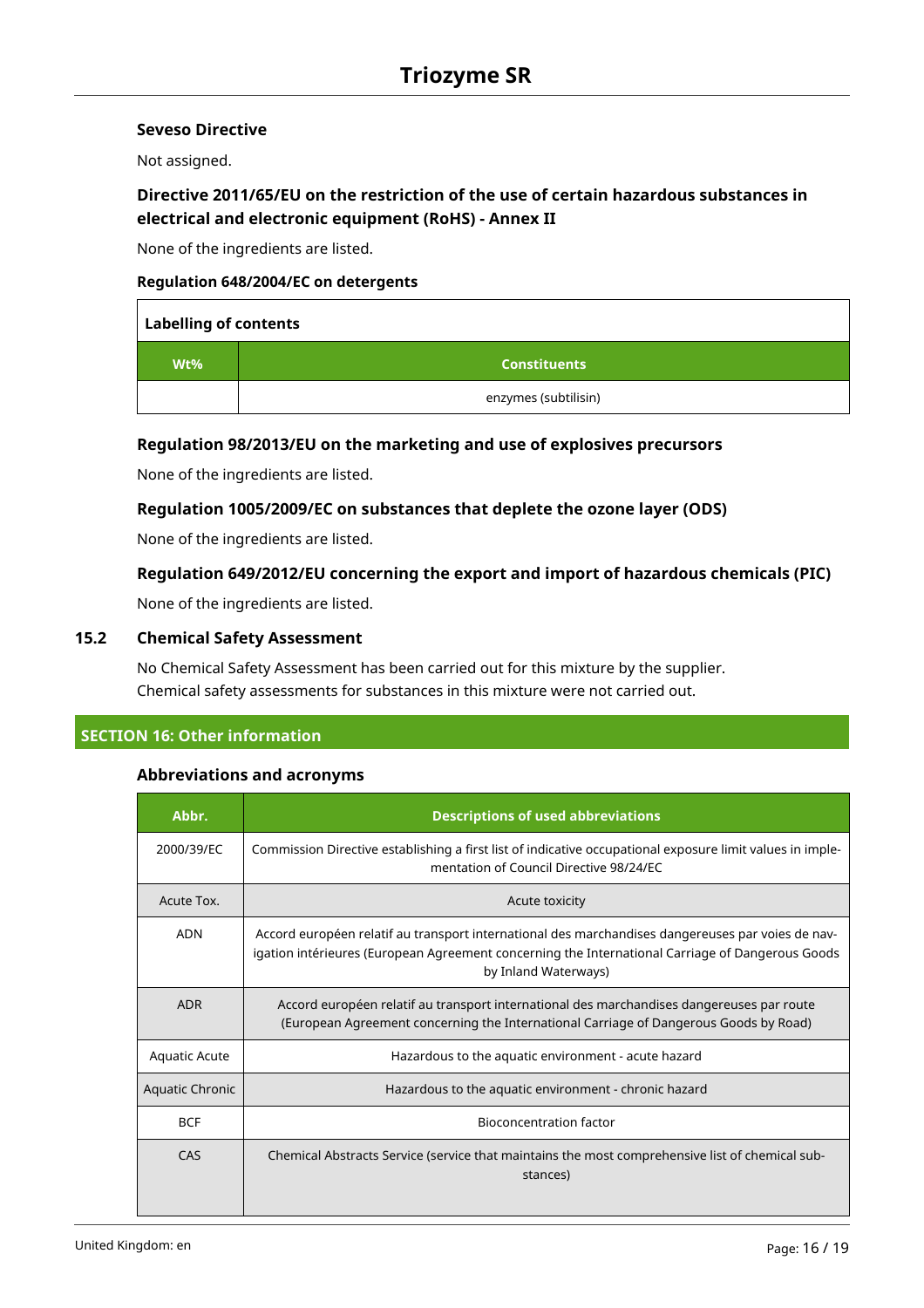| Abbr.         | <b>Descriptions of used abbreviations</b>                                                                                                                                             |
|---------------|---------------------------------------------------------------------------------------------------------------------------------------------------------------------------------------|
| <b>CLP</b>    | Regulation (EC) No 1272/2008 on classification, labelling and packaging of substances and mixtures                                                                                    |
| <b>DGR</b>    | Dangerous Goods Regulations (see IATA/DGR)                                                                                                                                            |
| DNEL          | Derived No-Effect Level                                                                                                                                                               |
| EbC50         | $\equiv$ EC50: in this method, that concentration of test substance which results in a 50 % reduction in<br>either growth (EbC50) or growth rate (ErC50) relative to the control      |
| <b>EC50</b>   | Effective Concentration 50 %. The EC50 corresponds to the concentration of a tested substance caus-<br>ing 50 % changes in response (e.g. on growth) during a specified time interval |
| EC No         | The EC Inventory (EINECS, ELINCS and the NLP-list) is the source for the seven-digit EC number, an<br>identifier of substances commercially available within the EU (European Union)  |
| EH40/2005     | EH40/2005 Workplace exposure limits (http://www.nationalarchives.gov.uk/doc/open-government-li-<br>cence/)                                                                            |
| <b>EINECS</b> | European Inventory of Existing Commercial Chemical Substances                                                                                                                         |
| <b>ELINCS</b> | European List of Notified Chemical Substances                                                                                                                                         |
| ErC50         | $\equiv$ EC50: in this method, that concentration of test substance which results in a 50 % reduction in<br>either growth (EbC50) or growth rate (ErC50) relative to the control      |
| Eye Dam.      | Seriously damaging to the eye                                                                                                                                                         |
| Eye Irrit.    | Irritant to the eye                                                                                                                                                                   |
| <b>GHS</b>    | "Globally Harmonized System of Classification and Labelling of Chemicals" developed by the United<br>Nations                                                                          |
| <b>IATA</b>   | International Air Transport Association                                                                                                                                               |
| IATA/DGR      | Dangerous Goods Regulations (DGR) for the air transport (IATA)                                                                                                                        |
| <b>IMDG</b>   | International Maritime Dangerous Goods Code                                                                                                                                           |
| index No      | The Index number is the identification code given to the substance in Part 3 of Annex VI to Regula-<br>tion (EC) No 1272/2008                                                         |
| <b>IOELV</b>  | Indicative occupational exposure limit value                                                                                                                                          |
| <b>LC50</b>   | Lethal Concentration 50%: the LC50 corresponds to the concentration of a tested substance causing<br>50 % lethality during a specified time interval                                  |
| LD50          | Lethal Dose 50 %: the LD50 corresponds to the dose of a tested substance causing 50 % lethality dur-<br>ing a specified time interval                                                 |
| <b>LOEC</b>   | Lowest Observed Effect Concentration                                                                                                                                                  |
| log KOW       | n-Octanol/water                                                                                                                                                                       |
| <b>MARPOL</b> | International Convention for the Prevention of Pollution from Ships (abbr. of "Marine Pollutant")                                                                                     |
| <b>NLP</b>    | No-Longer Polymer                                                                                                                                                                     |
| <b>NOEC</b>   | No Observed Effect Concentration                                                                                                                                                      |
| <b>PBT</b>    | Persistent, Bioaccumulative and Toxic                                                                                                                                                 |
| PNEC          | Predicted No-Effect Concentration                                                                                                                                                     |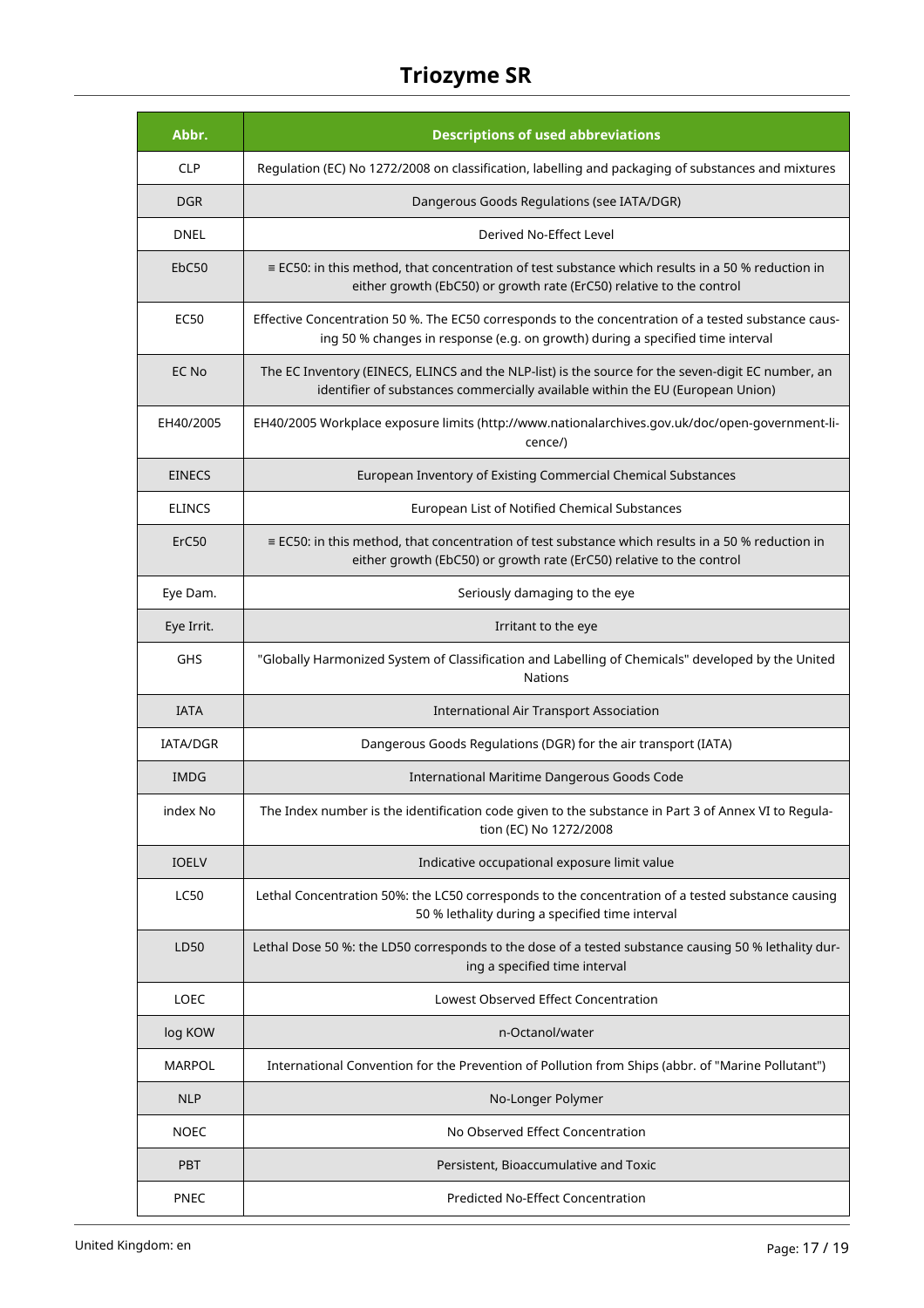| Abbr.          | <b>Descriptions of used abbreviations</b>                                                                                                                                    |
|----------------|------------------------------------------------------------------------------------------------------------------------------------------------------------------------------|
| ppm            | Parts per million                                                                                                                                                            |
| <b>REACH</b>   | Registration, Evaluation, Authorisation and Restriction of Chemicals                                                                                                         |
| Resp. Sens.    | Respiratory sensitisation                                                                                                                                                    |
| <b>RID</b>     | Règlement concernant le transport International ferroviaire des marchandises Dangereuses (Regula-<br>tions concerning the International carriage of Dangerous goods by Rail) |
| Skin Corr.     | Corrosive to skin                                                                                                                                                            |
| Skin Irrit.    | Irritant to skin                                                                                                                                                             |
| <b>STEL</b>    | Short-term exposure limit                                                                                                                                                    |
| <b>STOT RE</b> | Specific target organ toxicity - repeated exposure                                                                                                                           |
| <b>STOT SE</b> | Specific target organ toxicity - single exposure                                                                                                                             |
| <b>SVHC</b>    | Substance of Very High Concern                                                                                                                                               |
| <b>TWA</b>     | Time-weighted average                                                                                                                                                        |
| vPvB           | Very Persistent and very Bioaccumulative                                                                                                                                     |
| <b>WEL</b>     | Workplace exposure limit                                                                                                                                                     |

## **Key literature references and sources for data**

Regulation (EC) No 1272/2008 on classification, labelling and packaging of substances and mixtures. Regulation (EC) No. 1907/2006 (REACH), amended by 2015/830/EU.

Transport of dangerous goods by road, rail and inland waterway (ADR/RID/ADN). International Maritime Dangerous Goods Code (IMDG). Dangerous Goods Regulations (DGR) for the air transport (IATA).

## **Classification procedure**

Physical and chemical properties.

Health hazards.

Environmental hazards.

The method for classification of the mixture is based on ingredients of the mixture (additivity formula).

## **List of relevant phrases (code and full text as stated in chapter 2 and 3)**

| Code | <b>Text</b>                                                                                |
|------|--------------------------------------------------------------------------------------------|
| H302 | Harmful if swallowed.                                                                      |
| H315 | Causes skin irritation.                                                                    |
| H318 | Causes serious eye damage.                                                                 |
| H319 | Causes serious eye irritation.                                                             |
| H334 | May cause allergy or asthma symptoms or breathing difficulties if inhaled.                 |
| H335 | May cause respiratory irritation.                                                          |
| H373 | May cause damage to organs (kidney) through prolonged or repeated exposure (if swallowed). |